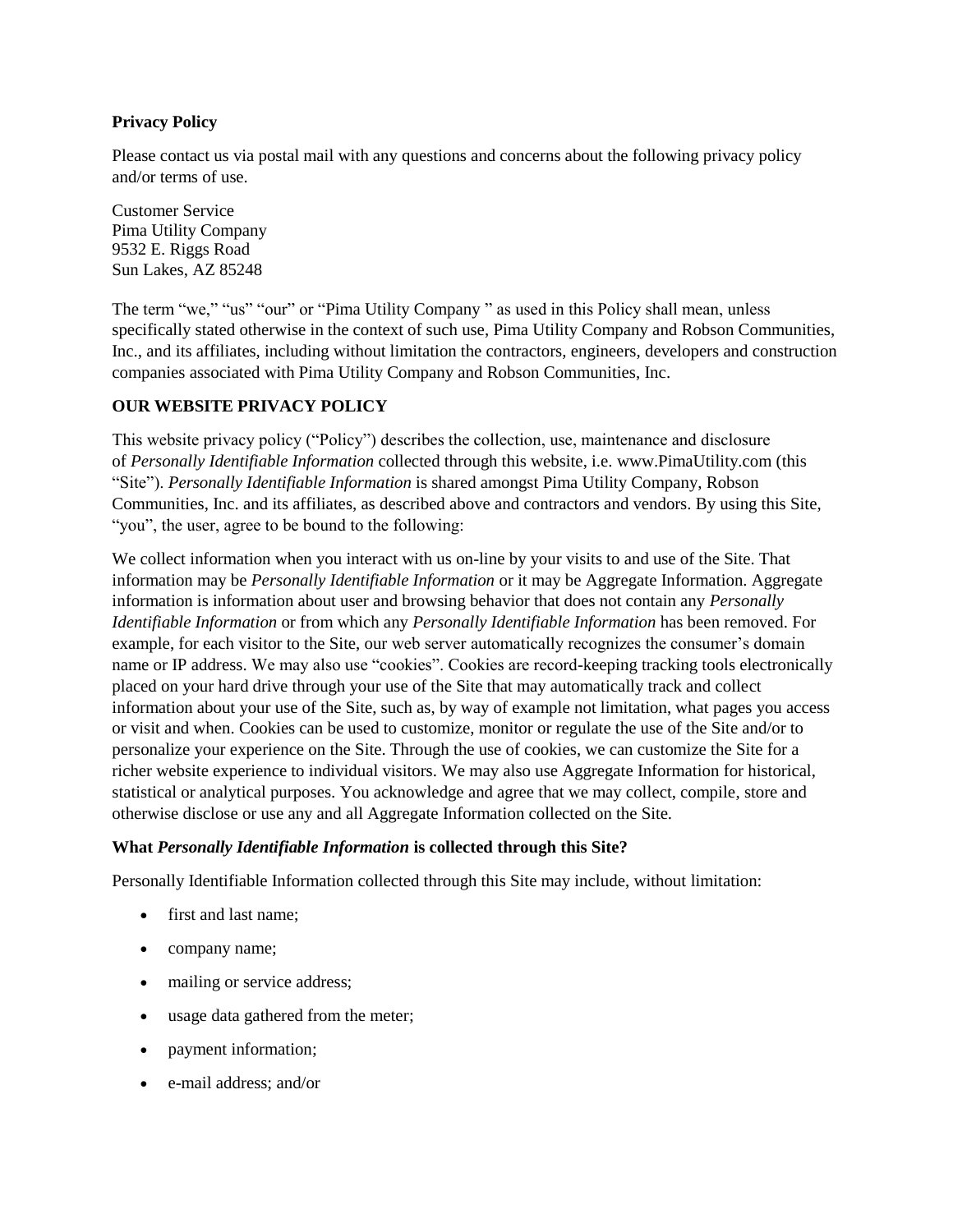• telephone number.

For example, if you choose log in to the Customer Portal to update your contact information or to pay an outstanding bill we may collect your name, phone number, email address or address to complete the requested action. The information above is collected from you only if you voluntarily submit such information. You can always choose not to supply *Personally Identifiable Information*, except that may prevent you from engaging in certain Site related activities.

# **How do we use the** *Personally Identifiable Information* **that is collected on this Site?**

- To send you periodic postal and/or email mailings from us, including without limitation invoices and meter usage information;
- Generate billing statements;
- To support and improve our business services and operations;
- To send you information or communications about transactions between you and us;
- To comply with legal requirements, such as if we are required to do so by law or to the extent necessary to comply with law, respond to or defend claims or to protect our rights;
- To direct you to particular information on the Site or otherwise personalize your user experience of the Site; and
- For any other lawful purpose.

#### **How do we respond to "do not track" signals?**

- This Site does not monitor or identify "do not track signals" from your computer, and such signals will not impact the general operation of this Site. We track whatever information gets transmitted to us. You can choose to adjust your web browser to alert you or disable tracking tools like cookies. However, we provide you with no assurances that any such options from your internet provider operate properly to prohibit tracking when you use this Site. Nevertheless, keep in mind that if you do not give us certain information or turn off tracking tools, your experience on the Site may be different.
- Note: You can also choose whether or not to voluntarily supply us with contact information by not submitting on-line requests on this Site.

#### **Your** *Personally Identifiable Information* **collected through this Site may be shared with what third party persons or entities?**

- Our subcontractors, contractors, service providers, vendors, agents or representatives in connection with the operations of our businesses, including without limitation our financial institutions, insurance agencies, financial service providers, cloud-based information management systems;
- With third party vendors (such as Continental Utility Solutions, Inc.) for the purpose of billing, remittance, and related Pima Utility Company services;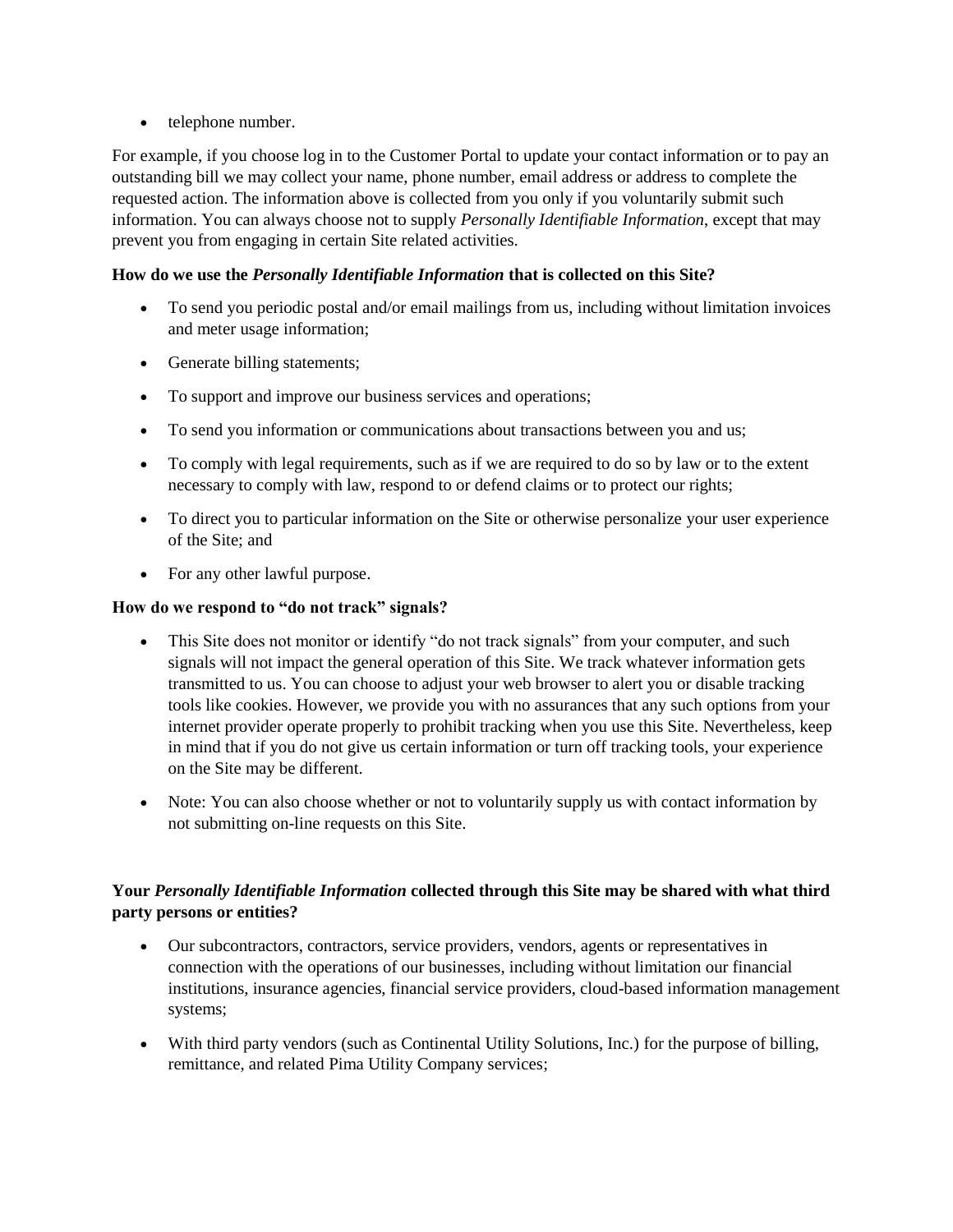- In the event of the sale of all or any portion of our business or companies, with such purchaser and its representatives to the extent relevant to such transaction; and
- Such third parties as is required, permitted or authorized by law.
- Pima Utility Company, Robson Communities, Inc., and its affiliates will not sell or provide personal customer, employee or vendor information to third parties for commercial benefit.

# **How can you review and request changes to YOUR** *Personally Identifiable Information* **collected through this Site?**

- You can correct or update your contact information by accessing the Customer Portal on the Site, sending us the information at the above postal address or calling the Account Inquiries phone number listed on the Site.
- If you want to stop receiving e-mails you can (i) update your communication preferences by accessing the Customer Portal on the Site, (ii) send us your removal request at the above postal address, or (iii) call the Account Inquiries phone number listed on the Site.

# **How do we protect the** *Personally Identifiable Information* **collected through this Site?**

We adopt reasonable and appropriate data collection, storage and processing practices and security measures to seek to protect against unauthorized access, alteration, disclosure or destruction of your *Personally Identifiable Information* collected through this Site. Those processes, practices and procedures may change from time to time. While protecting consumer privacy is important to us, and efforts are made to secure such *Personally Identifiable Information*, no website or procedure is 100% secure.

# **What is the Effective Date of this Privacy Policy and will it change?**

This document was last updated on November 9, 2021. We reserve the right to change this policy from time to time. We will notify you of changes to this Policy by updating this Policy on the Site and setting forth the date on which the update was made. The most recent version of this Policy will be posted here. Therefore, we encourage you to check this Policy on the Site from time to time for updates. You acknowledge and agree that it is your responsibility to review this Policy periodically and become aware of any changes.

# ATTENTION CALIFORNIA RESIDENTS-YOUR CALIFORNIA PRIVACY RIGHTS:

We have a policy of not disclosing personal information of California resident customers to third parties (except to the extent permitted by California Civil Code Section 1798.83) for the third parties' direct marketing purposes if the customer has exercised an option that prohibits that information from being disclosed to third parties for those purposes, unless such customer first affirmatively agrees to that disclosure. For purposes of this California privacy rights, "personal information" shall have the meaning set forth in California Civil Code Section 1798.83(e)(7).

# **OUR WEBSITE TERMS OF USE**

By using this Site, you, the user, agree to be bound to the following "Terms of Use:"

Although we use reasonable efforts to make the content of this Site accurate, typographical errors and inaccuracies may occur and the information may not be current. The content and use of this web site, is presented "as is" and without warranty. We do not make any representations and warranties and provide no guarantee of the accuracy and completeness of all information on the Site and disclaim all warranties, express or implied, including without limitation implied warranties or conditions of merchantability or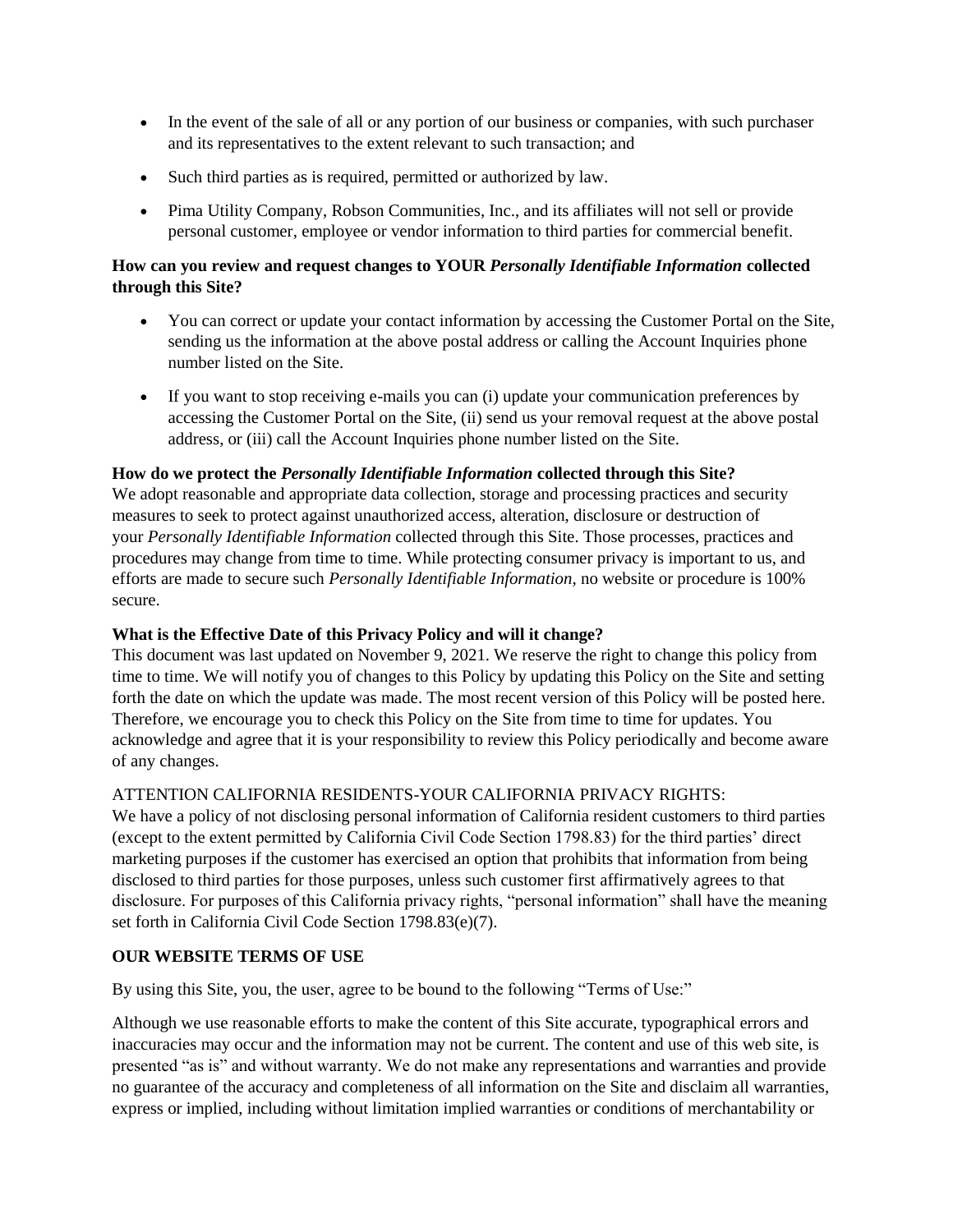fitness for a particular purpose or non-infringement, with respect to this Site and any content, information, products or services stated on this Site. Without limiting the foregoing, any rates published on this Site is subject to change without notice. All products and services referenced on this Site are subject to their terms and conditions as well as applicable law. We reserve the right to remove and/or change any images, information or any other aspect of the Site at any time without notice. We also reserve the right to terminate your access to the Site or any portion thereof, at any time, for any or no reason, without notice.

TO THE MAXIMUM EXTENT PERMITTED BY APPLICABLE LAW, IN NO EVENT SHALL WE HAVE ANY LIABILITY WHATSOVER ARISING FROM OR RELATED TO YOUR USE OF OR THE PERFORMANCE OF THE SITE, ANY CONTENT OR INFORMATION OBTAINED THROUGH THIS SITE OR OTHERWISE ARISNG OUT OF THE USE OF THIS SITE OR THE INABILTIY TO USE THIS SITE. WE SHALL NOT BE LIABLE FOR ANY INDIRECT, SPECIAL, INCIDENTIAL OR CONSEQUENTIAL DAMAGES (INCLUDING BUT NOT LIMITED TO LOSS OF BUSINESS, LOSS OF PROFITS OR LOSS OF OPPORUNITY), WHETHER BASED ON BREACH OF CONTRACT, BREACH OF WARRANTY, TORT (INCLUDING BUT NOT LIMITED TO, NEGLIGENCE) OR OTHERWISE, EVEN IF WE HAVE BEEN ADVISED OF THE POSSIBLITY OF SUCH DAMAGES. You understand and agree that your use of the Site is at your own risk and that we do not represent or warrant that the Site is completely free from viruses, other harmful data or components or that your use of the Site may otherwise cause damage to your computer system or loss of data or other damage to you or your property.

To the maximum extent permitted by applicable law, the Policy and the Terms of Use shall be interpreted in accordance with the laws of the state of Arizona without regard to the conflict of law provisions and any disputes concerning the Site, including without limitation the use thereof, the contents thereof or the performance thereof, shall be brought solely in a court of competent jurisdiction located in Maricopa County, Arizona. You hereby consent to the exclusive jurisdiction of the above venue.

We do not knowingly collect information from children under the age of 13. We do not target or direct this Site to children. This Site is intended for users over the age of 18 and no person 18 years of age or under should use or submit information through this Site.

This Site may contain links to third party websites, by way of example, not limitation, payment services such as Continental Utility Solutions, Inc., or other content. We do not control any such links or third party websites and we are not responsible for their content, their practices or their privacy policies or any damage caused to you by such other website. In addition, those sites or services, including their content and links, may change from time to time. Any information that you provide to such third party websites are not subject to this privacy policy; rather they are subject to the privacy policy of that website. Similarly, such websites may have their own customer service policies and terms of use. You should review the terms of use and privacy policy of each website you visit or link to. Any such links are provided for your convenience only. Any such link is not intended to and should not be interpreted to endorse, sponsor, create a joint venture or any other affiliation between us and such third party. Browsing and interaction on any other website, including websites which have a link to our site, is subject to that website's terms.

This Site and all of its contents are our property and shall not be reproduced, copied, distributed or used, in whole or in part, without our express written permission. Without limiting the foregoing, we are the owners of certain trademarks, tradenames and servicemarks, whether or not they are specifically marked as such and whether or not they are or are not registered with any applicable site or federal governmental agency, used on this Site. A number of these tradenames, trademarks or service marks are registered with